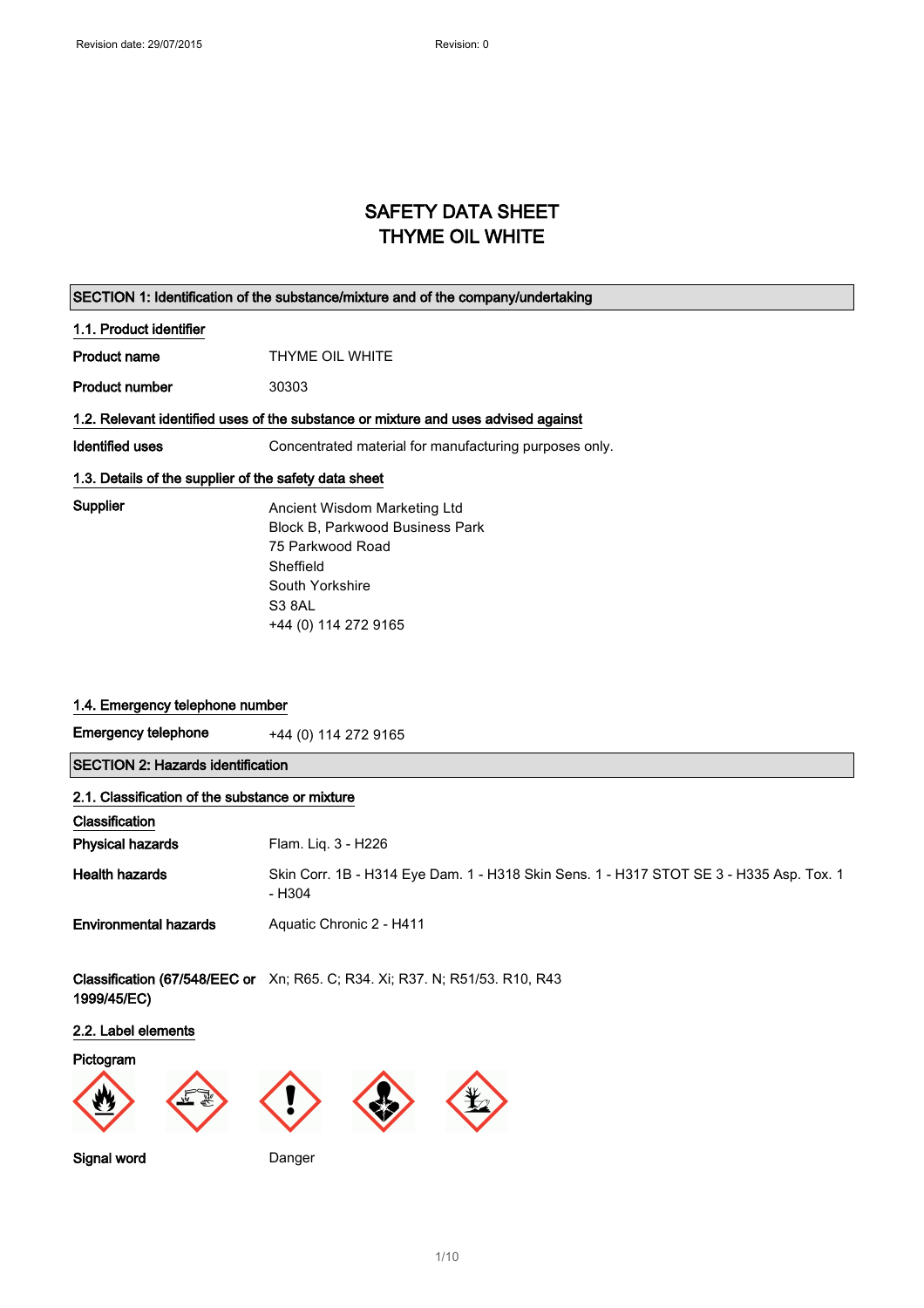| <b>Hazard statements</b>                  | H226 Flammable liquid and vapour.<br>H304 May be fatal if swallowed and enters airways.<br>H314 Causes severe skin burns and eye damage.<br>H317 May cause an allergic skin reaction.<br>H335 May cause respiratory irritation.<br>H411 Toxic to aquatic life with long lasting effects.                                                                                                                                                                                                                                                                                                                                                                                                                                                                                                                                                                                                                                                                                                                                                                                                                                                                                                                                                                                                                                                                                                                                                                                                                                                                                                                |
|-------------------------------------------|---------------------------------------------------------------------------------------------------------------------------------------------------------------------------------------------------------------------------------------------------------------------------------------------------------------------------------------------------------------------------------------------------------------------------------------------------------------------------------------------------------------------------------------------------------------------------------------------------------------------------------------------------------------------------------------------------------------------------------------------------------------------------------------------------------------------------------------------------------------------------------------------------------------------------------------------------------------------------------------------------------------------------------------------------------------------------------------------------------------------------------------------------------------------------------------------------------------------------------------------------------------------------------------------------------------------------------------------------------------------------------------------------------------------------------------------------------------------------------------------------------------------------------------------------------------------------------------------------------|
| <b>Precautionary statements</b>           | P261 Avoid breathing vapour/spray.<br>P273 Avoid release to the environment.<br>P280 Wear protective gloves/protective clothing/eye protection/face protection.<br>P302+P352 IF ON SKIN: Wash with plenty of water.<br>P304+P340 IF INHALED: Remove person to fresh air and keep comfortable for breathing.<br>P333+P313 If skin irritation or rash occurs: Get medical advice/attention.                                                                                                                                                                                                                                                                                                                                                                                                                                                                                                                                                                                                                                                                                                                                                                                                                                                                                                                                                                                                                                                                                                                                                                                                               |
| Contains                                  | THYMOL, p-CYMENE, PIN-2(3)-ENE (ALPHA-PINENES), MYRCENE, LIMONENE, PIN-<br>2(10)-ENE (BETA-PINENES), p-MENTHA-1,4(8)-DIENE (TERPINOLENE)                                                                                                                                                                                                                                                                                                                                                                                                                                                                                                                                                                                                                                                                                                                                                                                                                                                                                                                                                                                                                                                                                                                                                                                                                                                                                                                                                                                                                                                                |
| Supplementary precautionary<br>statements | P210 Keep away from heat, hot surfaces, sparks, open flames and other ignition sources. No<br>smoking.<br>P240 Ground/bond container and receiving equipment.<br>P241 Use explosion-proof electrical equipment.<br>P242 Use only non-sparking tools.<br>P243 Take precautionary measures against static discharge.<br>P260 Do not breathe vapour/spray.<br>P264 Wash contaminated skin thoroughly after handling.<br>P271 Use only outdoors or in a well-ventilated area.<br>P272 Contaminated work clothing should not be allowed out of the workplace.<br>P301+P310 IF SWALLOWED: Immediately call a POISON CENTER/doctor.<br>P301+P330+P331 IF SWALLOWED: Rinse mouth. Do NOT induce vomiting.<br>P303+P361+P353 IF ON SKIN (or hair): Take off immediately all contaminated clothing.<br>Rinse skin with water/shower.<br>P305+P351+P338 IF IN EYES: Rinse cautiously with water for several minutes. Remove<br>contact lenses, if present and easy to do. Continue rinsing.<br>P312 Call a POISON CENTER/doctor if you feel unwell.<br>P321 Specific treatment (see medical advice on this label).<br>P362+P364 Take off contaminated clothing and wash it before reuse.<br>P363 Wash contaminated clothing before reuse.<br>P370+P378 In case of fire: Use foam, carbon dioxide, dry powder or water fog to extinguish.<br>P391 Collect spillage.<br>P403+P233 Store in a well-ventilated place. Keep container tightly closed.<br>P403+P235 Store in a well-ventilated place. Keep cool.<br>P405 Store locked up.<br>P501 Dispose of contents/container in accordance with national regulations. |

2.3. Other hazards

SECTION 3: Composition/information on ingredients

## 3.2. Mixtures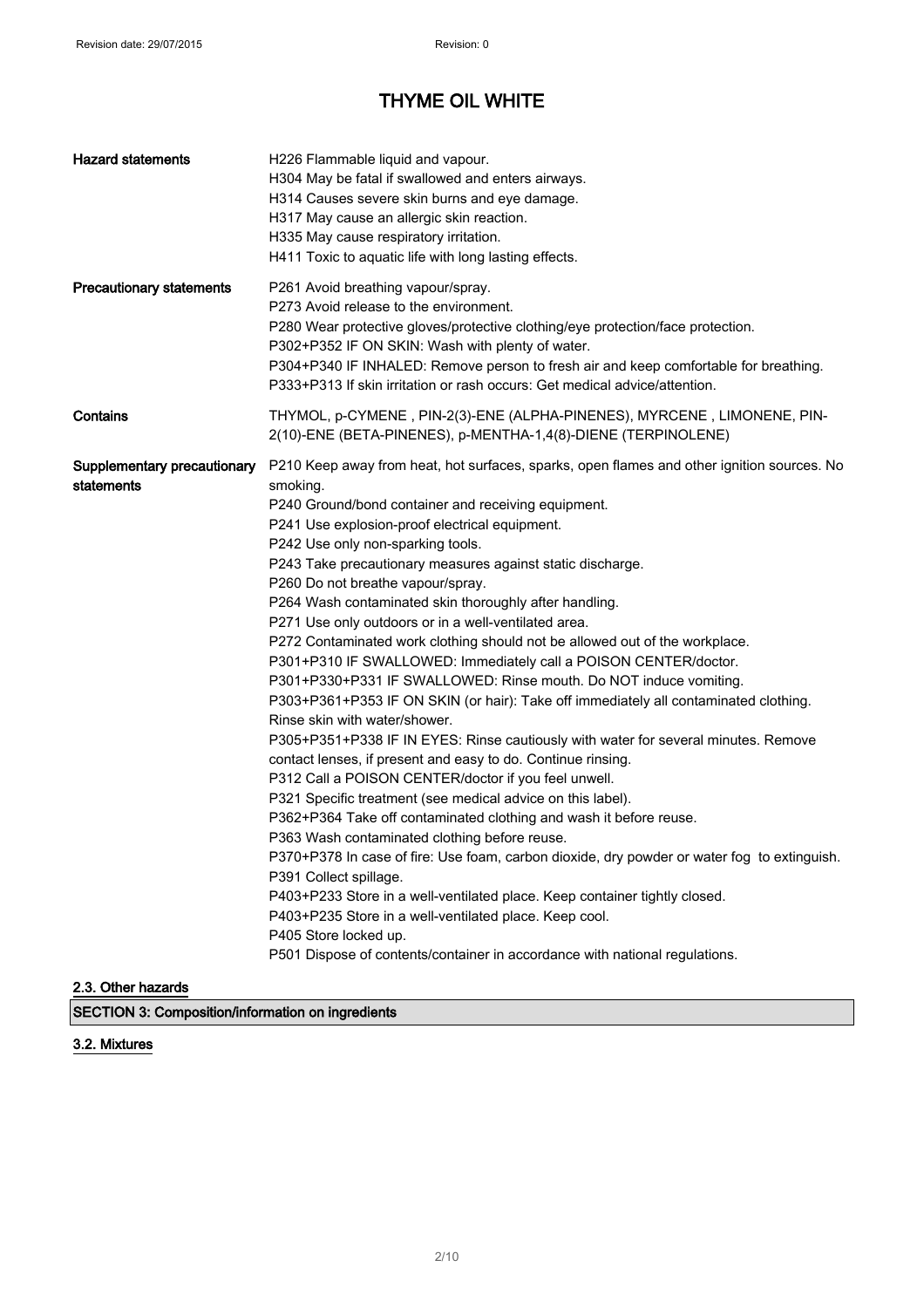| <b>THYMOL</b>                                                                                                                          |                                                                         | 30-60%   |
|----------------------------------------------------------------------------------------------------------------------------------------|-------------------------------------------------------------------------|----------|
| CAS number: 89-83-8                                                                                                                    | EC number: 201-944-8                                                    |          |
| Classification<br><b>Acute Tox. 4 - H302</b><br>Skin Corr. 1C - H314<br>Eye Dam. 1 - H318<br>Aquatic Chronic 2 - H411                  | Classification (67/548/EEC or 1999/45/EC)<br>Xn; R22. C; R34. N; R51/53 |          |
| p-CYMENE                                                                                                                               |                                                                         | 30-60%   |
| CAS number: 99-87-6                                                                                                                    | EC number: 202-796-7                                                    |          |
| Classification<br>Flam. Liq. 3 - H226<br>Skin Irrit. 2 - H315<br>Eye Irrit. 2 - H319<br>Asp. Tox. 1 - H304<br>Aquatic Chronic 2 - H411 | Classification (67/548/EEC or 1999/45/EC)<br>Xn; R65. N; R51/53. R10    |          |
| <b>ALPHA-TERPINEOL</b>                                                                                                                 |                                                                         | 5-10%    |
| CAS number: 10482-56-1                                                                                                                 | EC number: 233-986-8                                                    |          |
| Classification<br>Skin Irrit. 2 - H315<br>Eye Irrit. 2 - H319                                                                          | Classification (67/548/EEC or 1999/45/EC)<br>Xi; R36/38                 |          |
| <b>LINALOOL</b>                                                                                                                        |                                                                         | 5-10%    |
| CAS number: 78-70-6                                                                                                                    | EC number: 201-134-4                                                    |          |
| Classification<br>Skin Irrit. 2 - H315<br>Eye Irrit. 2 - H319                                                                          | Classification (67/548/EEC or 1999/45/EC)<br>Xi; R36/38                 |          |
| <b>MYRCENE</b>                                                                                                                         |                                                                         | $1 - 5%$ |
| CAS number: 123-35-3                                                                                                                   | EC number: 204-622-5                                                    |          |
| Classification<br>Flam. Liq. 3 - H226<br>Skin Irrit. 2 - H315<br>Eye Irrit. 2 - H319<br>Asp. Tox. 1 - H304                             | Classification (67/548/EEC or 1999/45/EC)<br>Xn; R65. Xi; R36/38. R10   |          |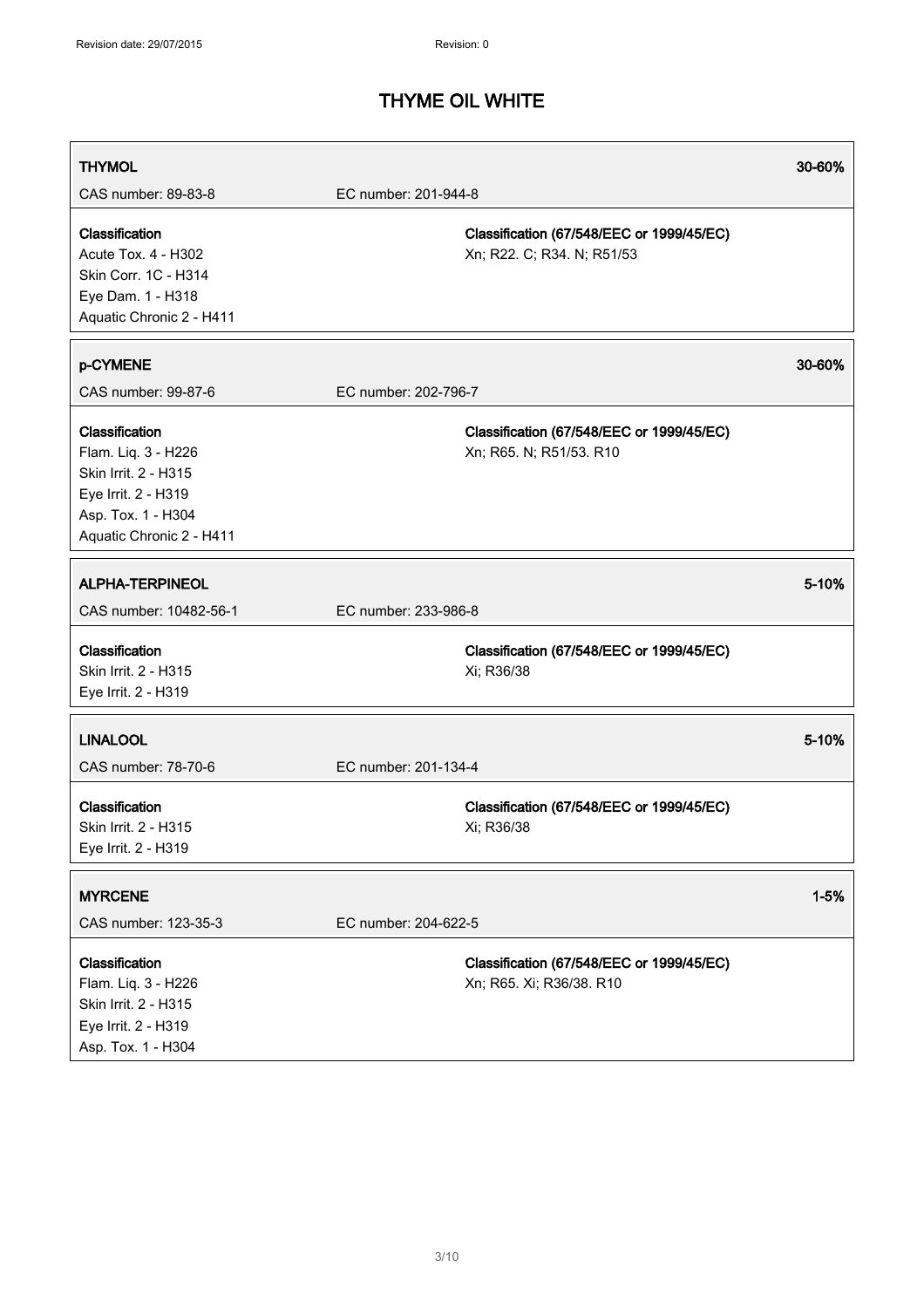| PIN-2(3)-ENE (ALPHA-PINENES)                                                                                                                                      |                          |                                                                                    | $1 - 5%$ |
|-------------------------------------------------------------------------------------------------------------------------------------------------------------------|--------------------------|------------------------------------------------------------------------------------|----------|
| CAS number: 80-56-8                                                                                                                                               | EC number: 201-291-9     |                                                                                    |          |
| M factor (Acute) = $1$                                                                                                                                            | M factor (Chronic) = $1$ |                                                                                    |          |
| Classification<br>Flam. Liq. 3 - H226<br>Skin Irrit. 2 - H315<br>Skin Sens. 1B - H317<br>Asp. Tox. 1 - H304<br>Aquatic Acute 1 - H400<br>Aquatic Chronic 1 - H410 |                          | Classification (67/548/EEC or 1999/45/EC)<br>Xn; R65. Xi; R38. N; R50/53. R43, R10 |          |
| <b>LIMONENE</b>                                                                                                                                                   |                          |                                                                                    | $1 - 5%$ |
| CAS number: 138-86-3                                                                                                                                              | EC number: 205-341-0     |                                                                                    |          |
| M factor (Acute) = $1$                                                                                                                                            | M factor (Chronic) = $1$ |                                                                                    |          |
| Classification<br>Flam. Liq. 3 - H226<br>Skin Irrit. 2 - H315<br>Skin Sens. 1 - H317<br>Asp. Tox. 1 - H304<br>Aquatic Acute 1 - H400<br>Aquatic Chronic 1 - H410  |                          | Classification (67/548/EEC or 1999/45/EC)<br>Xn; R65. Xi; R38. N; R50/53. R10, R43 |          |
| PIN-2(10)-ENE (BETA-PINENES)                                                                                                                                      |                          |                                                                                    | 1%       |
| CAS number: 127-91-3                                                                                                                                              | EC number: 204-872-5     |                                                                                    |          |
| M factor (Acute) = $1$                                                                                                                                            | M factor (Chronic) = $1$ |                                                                                    |          |
| Classification<br>Flam. Liq. 3 - H226<br>Skin Irrit. 2 - H315<br>Skin Sens. 1B - H317<br>Asp. Tox. 1 - H304<br>Aquatic Acute 1 - H400<br>Aquatic Chronic 1 - H410 |                          | Classification (67/548/EEC or 1999/45/EC)<br>Xn; R65. Xi; R38. N; R50/53. R43, R10 |          |
| p-MENTHA-1,4(8)-DIENE (TERPINOLENE)                                                                                                                               |                          |                                                                                    | $1\%$    |
| CAS number: 586-62-9<br>M factor (Chronic) = $1$                                                                                                                  | EC number: 209-578-0     |                                                                                    |          |
| Classification<br>Skin Sens. 1 - H317<br>Asp. Tox. 1 - H304<br>Aquatic Chronic 1 - H410                                                                           |                          | Classification (67/548/EEC or 1999/45/EC)<br>Xn; R65. N; R50/53. R43               |          |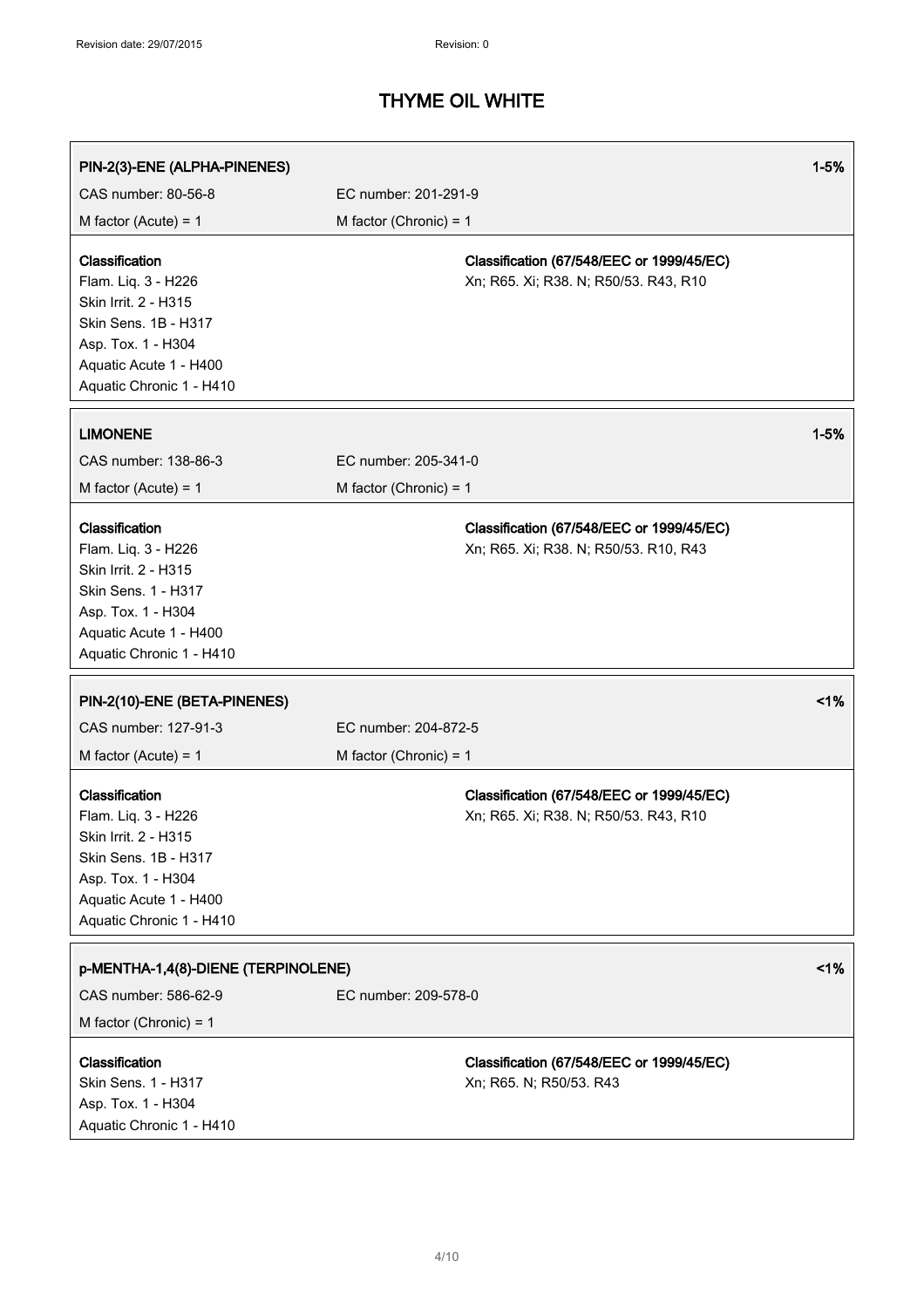| <b>CAMPHENE</b><br>CAS number: 79-92-5                                                                                                   | 1%<br>EC number: 201-234-8                                                                                                                                                                         |  |
|------------------------------------------------------------------------------------------------------------------------------------------|----------------------------------------------------------------------------------------------------------------------------------------------------------------------------------------------------|--|
| M factor (Acute) = $1$                                                                                                                   |                                                                                                                                                                                                    |  |
| Classification<br>Flam. Liq. 3 - H226<br>Eye Irrit. 2 - H319<br>Asp. Tox. 1 - H304<br>Aquatic Acute 1 - H400<br>Aquatic Chronic 2 - H411 | Classification (67/548/EEC or 1999/45/EC)<br>Xn; R65. Xi; R36. N; R50, R51/53. R10                                                                                                                 |  |
|                                                                                                                                          | The Full Text for all R-Phrases and Hazard Statements are Displayed in Section 16.                                                                                                                 |  |
| <b>SECTION 4: First aid measures</b>                                                                                                     |                                                                                                                                                                                                    |  |
| 4.1. Description of first aid measures                                                                                                   |                                                                                                                                                                                                    |  |
| Inhalation                                                                                                                               | Move affected person to fresh air at once. Get medical attention if any discomfort continues.                                                                                                      |  |
| Ingestion                                                                                                                                | Rinse mouth thoroughly with water. Give plenty of water to drink. Get medical attention<br>immediately.                                                                                            |  |
| <b>Skin contact</b>                                                                                                                      | Remove contaminated clothing immediately and wash skin with soap and water. Get medical<br>attention if symptoms are severe or persist after washing.                                              |  |
| Eye contact                                                                                                                              | Remove any contact lenses and open eyelids wide apart. Rinse immediately with plenty of<br>water. Continue to rinse for at least 15 minutes. Get medical attention if any discomfort<br>continues. |  |
|                                                                                                                                          | 4.2. Most important symptoms and effects, both acute and delayed                                                                                                                                   |  |
| <b>General information</b>                                                                                                               | Persons suffering from asthma, eczema or skin problems should avoid contact, including<br>dermal contact, with this product. See Section 11 for additional information on health hazards.          |  |
|                                                                                                                                          | 4.3. Indication of any immediate medical attention and special treatment needed                                                                                                                    |  |
| Notes for the doctor                                                                                                                     | No specific recommendations.                                                                                                                                                                       |  |
| <b>SECTION 5: Firefighting measures</b>                                                                                                  |                                                                                                                                                                                                    |  |
| 5.1. Extinguishing media                                                                                                                 |                                                                                                                                                                                                    |  |
| Suitable extinguishing media                                                                                                             | Extinguish with the following media: Foam, carbon dioxide or dry powder.                                                                                                                           |  |
| Unsuitable extinguishing<br>media                                                                                                        | Water.                                                                                                                                                                                             |  |
| 5.2. Special hazards arising from the substance or mixture                                                                               |                                                                                                                                                                                                    |  |
| Specific hazards                                                                                                                         | Toxic gases or vapours.                                                                                                                                                                            |  |
| 5.3. Advice for firefighters                                                                                                             |                                                                                                                                                                                                    |  |
| Protective actions during<br>firefighting                                                                                                | Containers close to fire should be removed or cooled with water.                                                                                                                                   |  |
| Special protective equipment<br>for firefighters                                                                                         | Wear positive-pressure self-contained breathing apparatus (SCBA) and appropriate protective<br>clothing.                                                                                           |  |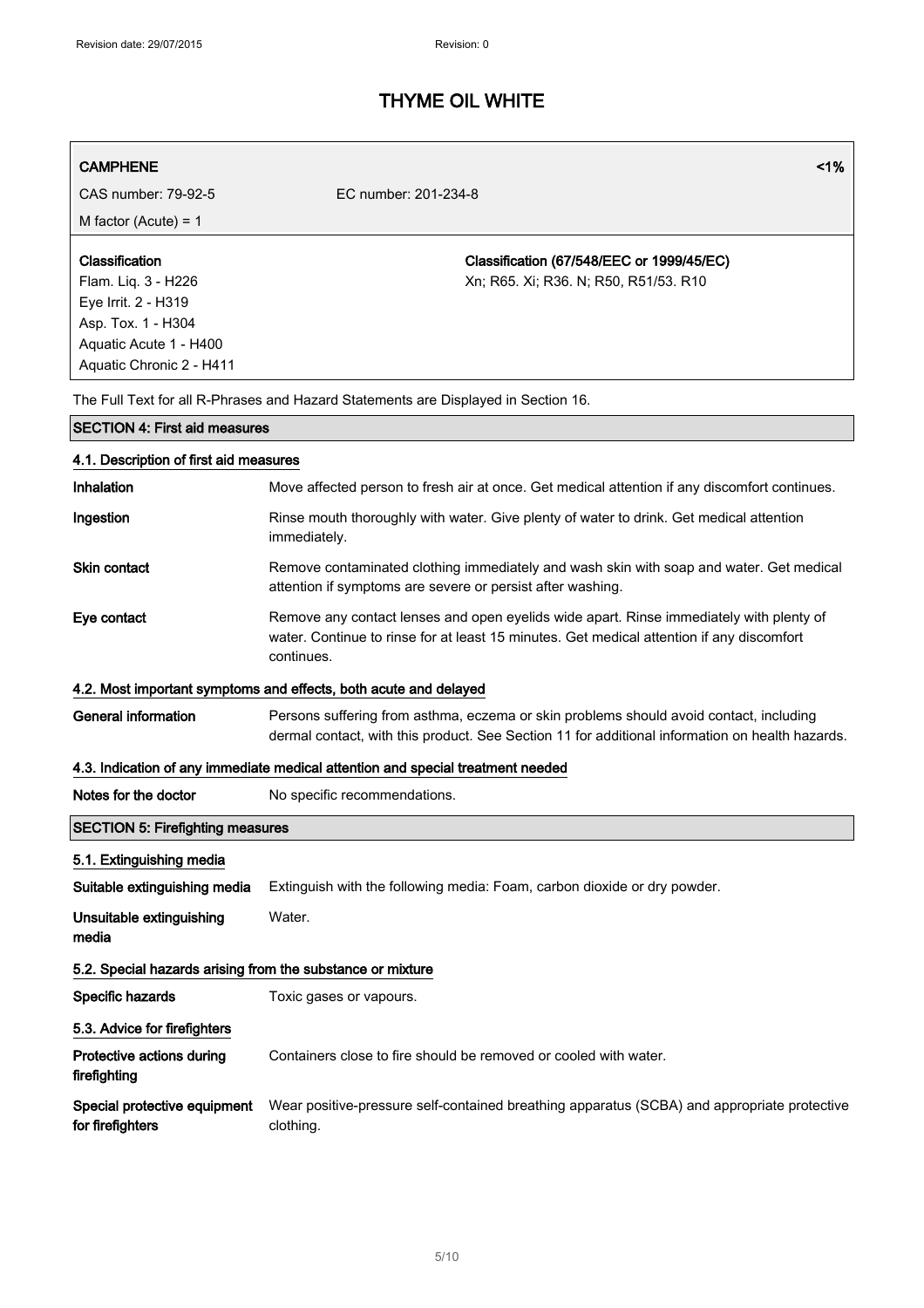#### SECTION 6: Accidental release measures

#### 6.1. Personal precautions, protective equipment and emergency procedures

Personal precautions Wear suitable protective equipment, including gloves, goggles/face shield, respirator, boots, clothing or apron, as appropriate. No smoking, sparks, flames or other sources of ignition near spillage.

### 6.2. Environmental precautions

Environmental precautions Do not discharge into drains or watercourses or onto the ground.

### 6.3. Methods and material for containment and cleaning up

Methods for cleaning up Keep combustible materials away from spillage. Eliminate all sources of ignition. Provide adequate ventilation. Contain and absorb spillage with sand, earth or other non-combustible material. The contaminated absorbent may pose the same hazard as the spilled material. Collect and place in suitable waste disposal containers and seal securely. Label the containers containing waste and contaminated materials and remove from the area as soon as possible. Wash thoroughly after dealing with a spillage.

#### 6.4. Reference to other sections

| <b>SECTION 7: Handling and storage</b><br>7.1. Precautions for safe handling |                                                                                                                                                                                 |  |
|------------------------------------------------------------------------------|---------------------------------------------------------------------------------------------------------------------------------------------------------------------------------|--|
|                                                                              |                                                                                                                                                                                 |  |
| Advice on general<br>occupational hygiene                                    | Do not eat, drink or smoke when using this product. Wash at the end of each work shift and<br>before eating, smoking and using the toilet.                                      |  |
|                                                                              | 7.2. Conditions for safe storage, including any incompatibilities                                                                                                               |  |
| Storage precautions                                                          | Store in tightly-closed, original container in a dry, cool and well-ventilated place. Keep away<br>from heat, sparks and open flame. Protect from freezing and direct sunlight. |  |

### 7.3. Specific end use(s)

| <b>SECTION 8: Exposure Controls/personal protection</b> |                    |  |  |  |
|---------------------------------------------------------|--------------------|--|--|--|
| 8.1. Control parameters                                 |                    |  |  |  |
| 8.2. Exposure controls                                  |                    |  |  |  |
| Protective equipment<br>$\sim$<br>$\sqrt{2}$            | ጠ<br>$\mathcal{N}$ |  |  |  |

Appropriate engineering controls

Provide adequate ventilation.

| Eye/face protection | Eyewear complying with an approved standard should be worn if a risk assessment indicates<br>eye contact is possible. The following protection should be worn: Chemical splash goggles or<br>face shield. |
|---------------------|-----------------------------------------------------------------------------------------------------------------------------------------------------------------------------------------------------------|
| Hand protection     | Chemical-resistant, impervious gloves complying with an approved standard should be worn if<br>a risk assessment indicates skin contact is possible.                                                      |

Other skin and body protection Wear appropriate clothing to prevent any possibility of skin contact. Wear apron or protective clothing in case of contact.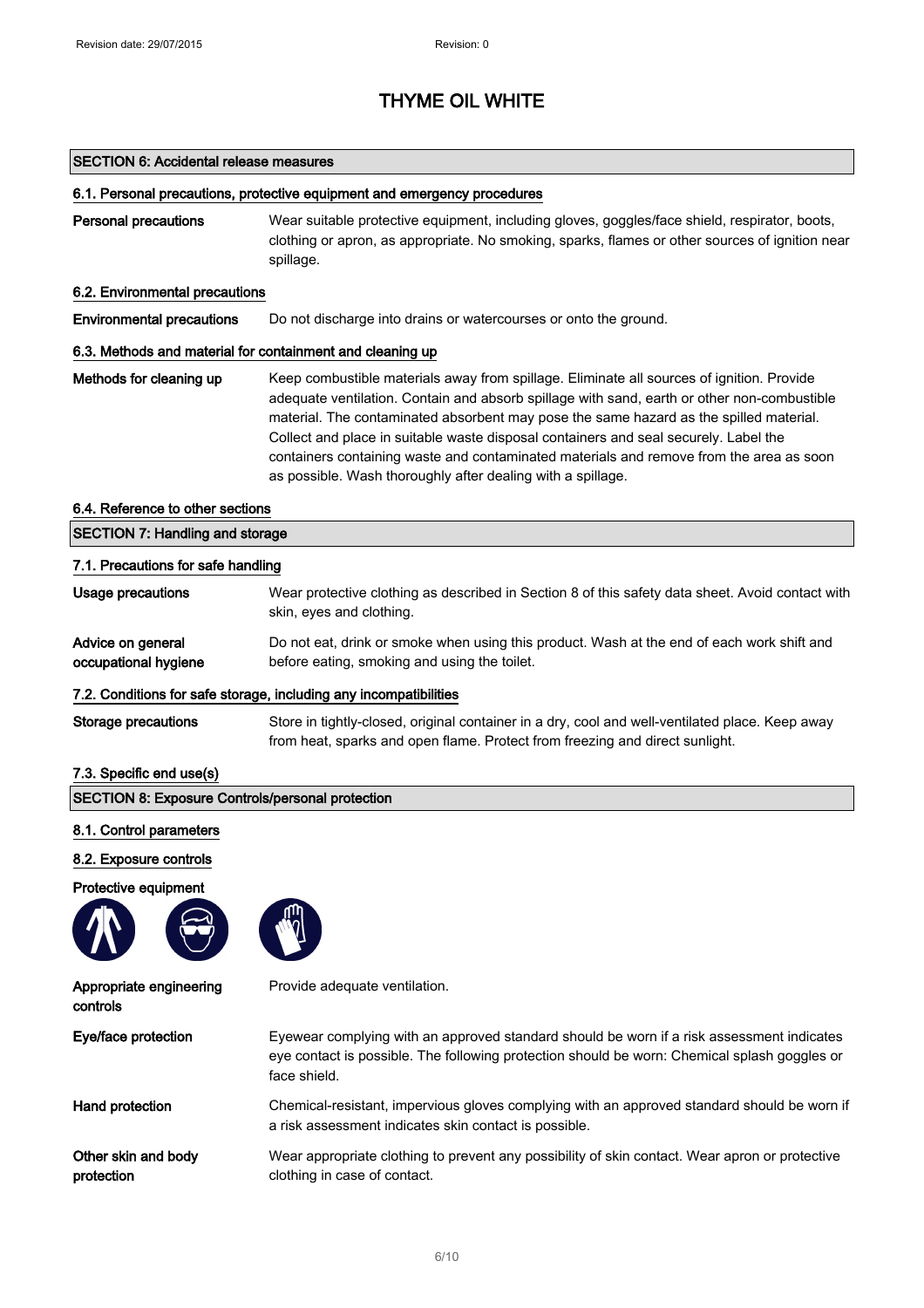| Hygiene measures                                   | No specific hygiene procedures recommended but good personal hygiene practices should<br>always be observed when working with chemical products. |
|----------------------------------------------------|--------------------------------------------------------------------------------------------------------------------------------------------------|
| Respiratory protection                             | No specific recommendations. Respiratory protection may be required if excessive airborne<br>contamination occurs.                               |
| <b>Environmental exposure</b><br>controls          | Residues and empty containers should be taken care of as hazardous waste according to<br>local and national provisions.                          |
| <b>SECTION 9: Physical and Chemical Properties</b> |                                                                                                                                                  |

# SECTION 9: Physical and Chemical Properties

| 9.1. Information on basic physical and chemical properties |                                                                                                     |  |
|------------------------------------------------------------|-----------------------------------------------------------------------------------------------------|--|
| Appearance                                                 | Liquid.                                                                                             |  |
| Colour                                                     | Colourless to pale yellow.                                                                          |  |
| Odour                                                      | Characteristic.                                                                                     |  |
| Flash point                                                | $56^{\circ}$ C                                                                                      |  |
| <b>Relative density</b>                                    | $\sim 0.909 \text{ @ } 20^{\circ} \text{C}$                                                         |  |
| 9.2. Other information                                     |                                                                                                     |  |
| Refractive index                                           | $\sim$ 1.496 @ 20°C                                                                                 |  |
| <b>SECTION 10: Stability and reactivity</b>                |                                                                                                     |  |
| 10.1. Reactivity                                           |                                                                                                     |  |
| 10.2. Chemical stability                                   |                                                                                                     |  |
| <b>Stability</b>                                           | Stable at normal ambient temperatures.                                                              |  |
| 10.3. Possibility of hazardous reactions                   |                                                                                                     |  |
| Possibility of hazardous<br>reactions                      | Will not polymerise.                                                                                |  |
| 10.4. Conditions to avoid                                  |                                                                                                     |  |
| <b>Conditions to avoid</b>                                 | Avoid heat, flames and other sources of ignition.                                                   |  |
| 10.5. Incompatible materials                               |                                                                                                     |  |
| Materials to avoid                                         | Strong oxidising agents. Strong acids. Strong alkalis.                                              |  |
| 10.6. Hazardous decomposition products                     |                                                                                                     |  |
| Hazardous decomposition<br>products                        | Thermal decomposition or combustion may liberate carbon oxides and other toxic gases or<br>vapours. |  |
| <b>SECTION 11: Toxicological information</b>               |                                                                                                     |  |
| 11.1. Information on toxicological effects                 |                                                                                                     |  |
| Acute toxicity - oral                                      |                                                                                                     |  |
| ATE oral (mg/kg)                                           | 2,450.0                                                                                             |  |
| Ingestion                                                  | May be fatal if swallowed and enters airways.                                                       |  |
| Skin contact                                               | Causes severe skin burns and eye damage. May cause an allergic skin reaction.                       |  |
| Acute and chronic health<br>hazards                        | May cause respiratory system irritation.                                                            |  |

Toxicological information on ingredients.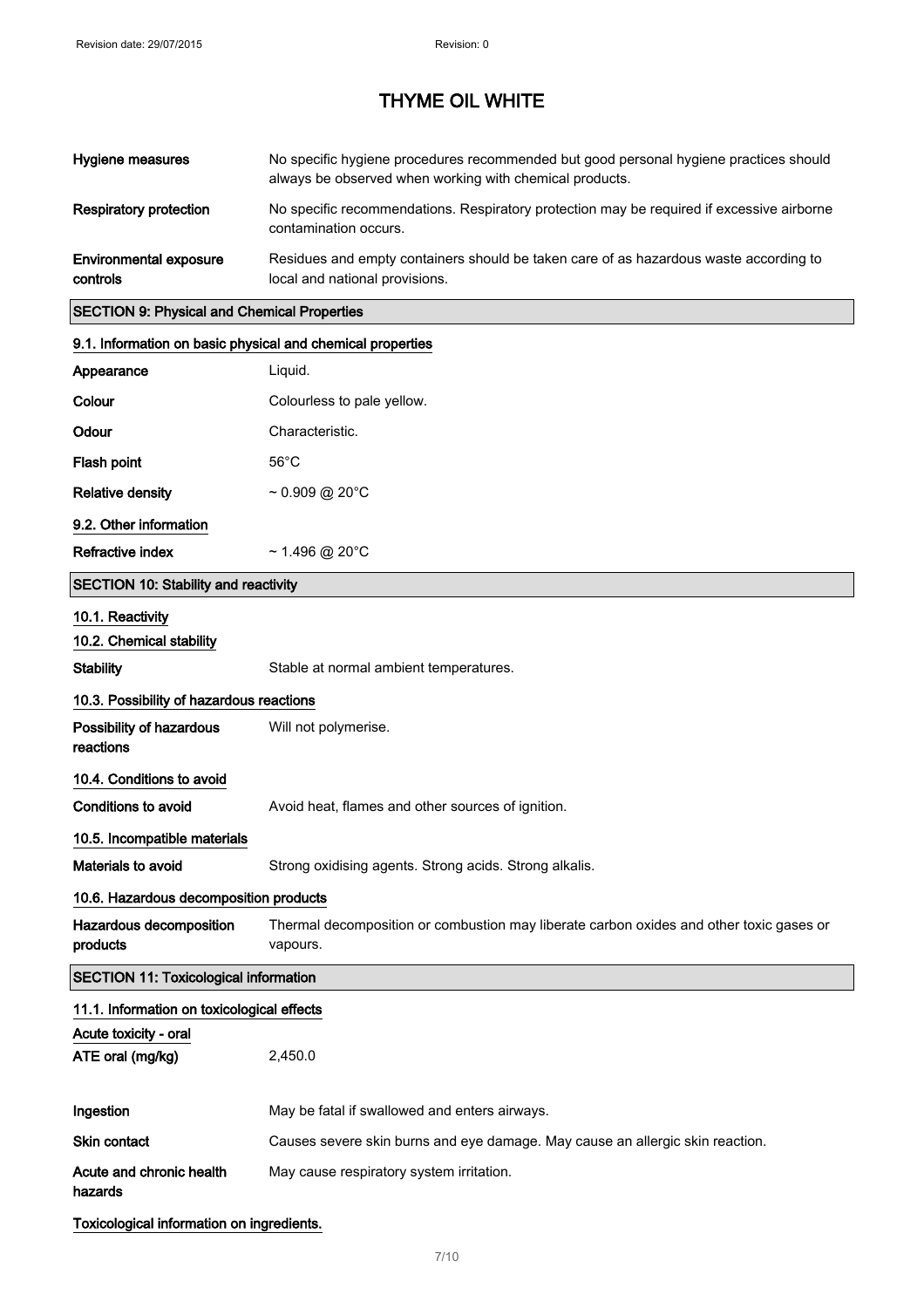## **THYMOL**

| Acute toxicity - oral                           |       |
|-------------------------------------------------|-------|
| Acute toxicity oral (LD <sub>50</sub><br>mg/kg) | 980.0 |
| <b>Species</b>                                  | Rat   |
| ATE oral (mg/kg)                                | 980.0 |
| <b>SECTION 12: Ecological Information</b>       |       |

Ecotoxicity Toxic to aquatic life with long lasting effects.

## 12.1. Toxicity

### Ecological information on ingredients.

### LIMONENE

| Acute aquatic toxicity              |                           |
|-------------------------------------|---------------------------|
| $LE(C)_{50}$                        | $0.1 < L(E)$ C50 $\leq$ 1 |
| M factor (Acute)                    | 1                         |
| Chronic aquatic toxicity            |                           |
| M factor (Chronic)                  | 1                         |
| 12.2. Persistence and degradability |                           |

Persistence and degradability The product contains substances which are not expected to be biodegradable.

#### 12.3. Bioaccumulative potential

Bioaccumulative potential The product does not contain any substances expected to be bioaccumulating.

### 12.4. Mobility in soil

assessment

Mobility The product is insoluble in water.

### 12.5. Results of PBT and vPvB assessment

Results of PBT and vPvB This product does not contain any substances classified as PBT or vPvB.

## 12.6. Other adverse effects

| <b>SECTION 13: Disposal considerations</b> |  |  |
|--------------------------------------------|--|--|
|                                            |  |  |

## 13.1. Waste treatment methods

Disposal methods Dispose of waste product or used containers in accordance with local regulations

### SECTION 14: Transport information

#### 14.1. UN number

| UN No. (ADR/RID) | 2924 |
|------------------|------|
| UN No. (IMDG)    | 2924 |
| UN No. (ICAO)    | 2924 |
| UN No. (ADN)     | 2924 |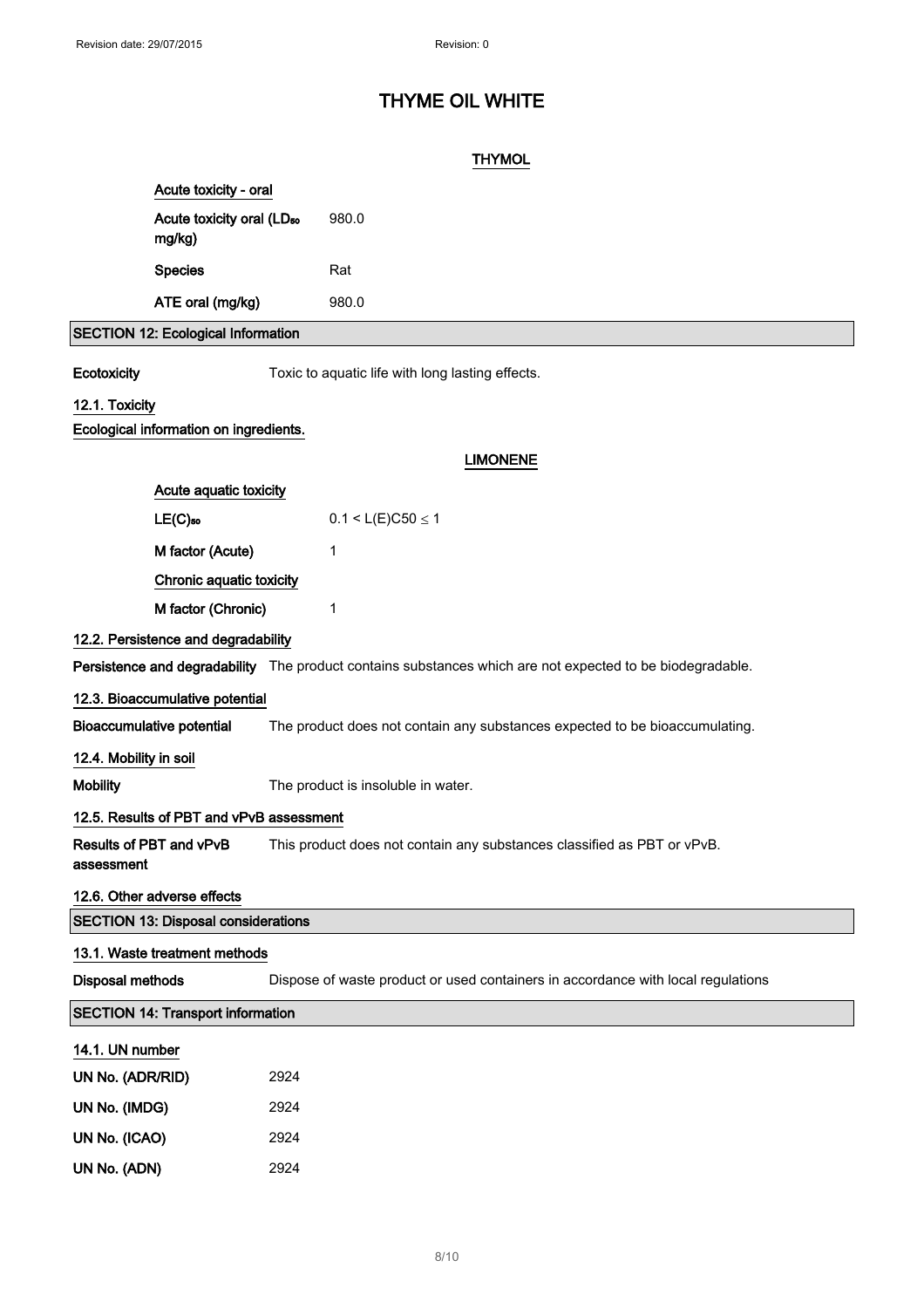## 14.2. UN proper shipping name

| Proper shipping name<br>(ADR/RID)                                             | CORROSIVE LIQUID, FLAMMABLE, N.O.S. (CONTAINS THYMOL, p-CYMENE)                             |  |
|-------------------------------------------------------------------------------|---------------------------------------------------------------------------------------------|--|
| Proper shipping name<br>(IMDG)                                                | CORROSIVE LIQUID, FLAMMABLE, N.O.S. (CONTAINS THYMOL, p-CYMENE)                             |  |
|                                                                               | Proper shipping name (ICAO) CORROSIVE LIQUID, FLAMMABLE, N.O.S. (CONTAINS THYMOL, p-CYMENE) |  |
|                                                                               | Proper shipping name (ADN) CORROSIVE LIQUID, FLAMMABLE, N.O.S. (CONTAINS THYMOL, p-CYMENE)  |  |
| 14.3. Transport hazard class(es)                                              |                                                                                             |  |
| <b>ADR/RID class</b>                                                          | 3                                                                                           |  |
| ADR/RID subsidiary risk                                                       | 8                                                                                           |  |
| <b>ADR/RID classification code</b>                                            | FC                                                                                          |  |
| <b>ADR/RID label</b>                                                          | 3                                                                                           |  |
| <b>IMDG class</b>                                                             | 3                                                                                           |  |
| <b>IMDG subsidiary risk</b>                                                   | 8                                                                                           |  |
| ICAO class/division                                                           | 3                                                                                           |  |
| ICAO subsidiary risk                                                          | 8                                                                                           |  |
| <b>ADN</b> class                                                              | 3                                                                                           |  |
| ADN subsidiary risk                                                           | 8                                                                                           |  |
| <b>Transport labels</b>                                                       |                                                                                             |  |
| 14.4. Packing group                                                           |                                                                                             |  |
| ADR/RID packing group                                                         | I                                                                                           |  |
| <b>IMDG packing group</b>                                                     | I                                                                                           |  |
| ADN packing group                                                             |                                                                                             |  |
| ICAO packing group                                                            |                                                                                             |  |
| 14.5. Environmental hazards                                                   |                                                                                             |  |
| Environmentally hazardous substance/marine pollutant<br>No.                   |                                                                                             |  |
| 14.6. Special precautions for user                                            |                                                                                             |  |
| <b>EmS</b>                                                                    | $F-E$ , S-C                                                                                 |  |
| ADR transport category                                                        | 1                                                                                           |  |
| <b>Emergency Action Code</b>                                                  | •3WE                                                                                        |  |
| <b>Hazard Identification Number</b><br>(ADR/RID)                              | 338                                                                                         |  |
| <b>Tunnel restriction code</b>                                                | (C/E)                                                                                       |  |
| 14.7. Transport in bulk according to Annex II of MARPOL73/78 and the IBC Code |                                                                                             |  |